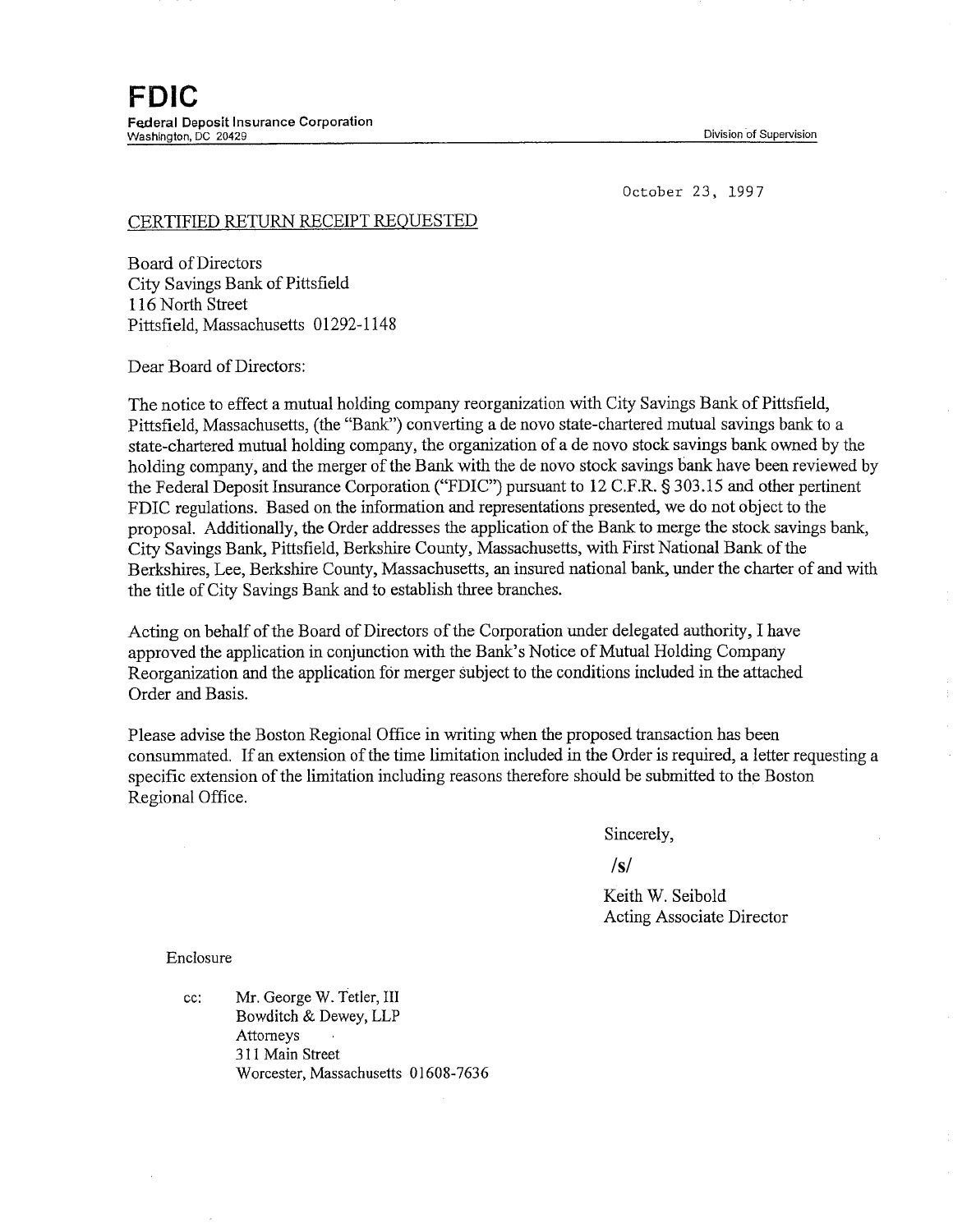## FEDERAL DEPOSIT INSURANCE CORPORATION

## RE: City Savings Bank Pittsfield, Massachusetts

Application for Federal Deposit Insurance and for Consent to Merge

## **ORDER AND BASIS FOR CORPORATION APPROVAL**

Pursuant to Section 5 and 18(c) and other provisions of the Federal Deposit Insurance Act ("the Act"). applications have been filed on behalf of CSB Interim Savings Bank,. Pittsfield, Massachusetts, a newlyformed, Bank Insurance Fund member, state-chartered mutual savings bank and City Savings Bank, Pittsfield, Massachusetts, a newly-formed. Bank Insurance Fund member, state-chartered stock savings bank for federal deposit insurance and for the Corporation's consent to merge the City Savings Bank, Pittsfield, Massachusetts with City Savings Bank of Pittsfield, Pittsfield. Massachusetts, a Bank Insurance Fund member, state- chartered mutual savings bank with total resources of \$270,584,000 and total deposits of \$230,951,000, as of March 31, 1997.

This transaction is the result of the City Savings Bank of Pittsfield's plan of reorganization which, solely to facilitate this undertaking, includes:

The formation of a de novo mutual savings bank to be named CSB Interim Savings Bank.

The immediate reorganization of CSB Interim Savings Bank as a state-chartered mutual holding company to be named Mutual Bancorp of the Berkshires. Inc.. Pittsfield, Massachusetts.

The formation by Mutual Bancorp of the Berkshires, Inc. of a new stock savings bank subsidiary, which will be named City Savings Bank.

The merger of the City Savings Bank of Pittsfield and City Savings Bank, with the resultant institution retaining the charter and by-laws of the City Savings Bank.

An application has also been filed for the Corporation's consent to merge City Savings Bank, under the its charter and title, with First National Bank of the Berkshires, Lee, Berkshire County, Massachusetts, a national bank and BIF member with total resources of \$60,044,000 and total IPC deposits of \$48,914,000 as of March 31, 1997, and to establish three offices of First National Bank of the Berkshires as branches of the resultant bank. Notice of the proposed transaction, in a form approved by the Corporation. has been published pursuant to the FDI Act.

This conversion transaction is the result of the City Savings Bank of Pittsfield's plan of reorganization from a mutual savings bank to a mutual holding company, Mutual Bancorp of the Berkshires. Inc. City Savings Bank of Pittsfield will transfer substantially all of its assets and all of its liabilities to City Savings Bank. which will be a wholly owned subsidiary of Mutual Bancorp of the Berkshires, Inc. The principal office will be at 116 North Street, Pittsfield, Massachusetts. the present location of the City Savings Bank of Pittsfield.

A review of available information, including the Community Reinvestment Act (the "CRA") Statements of the proponent, discloses no inconsistencies with the purposes of the CRA. The post-merger institution is expected to continue to meet the credit needs of its entire community, consistent with the safe and sound operation of the institution.

In connection with the merger application, the Corporation has also taken into consideration the financial and managerial resources and future prospects of the proponent banks and the resultant bank, and the convenience and needs of the community to be served. Having found favorably un these statutory factors